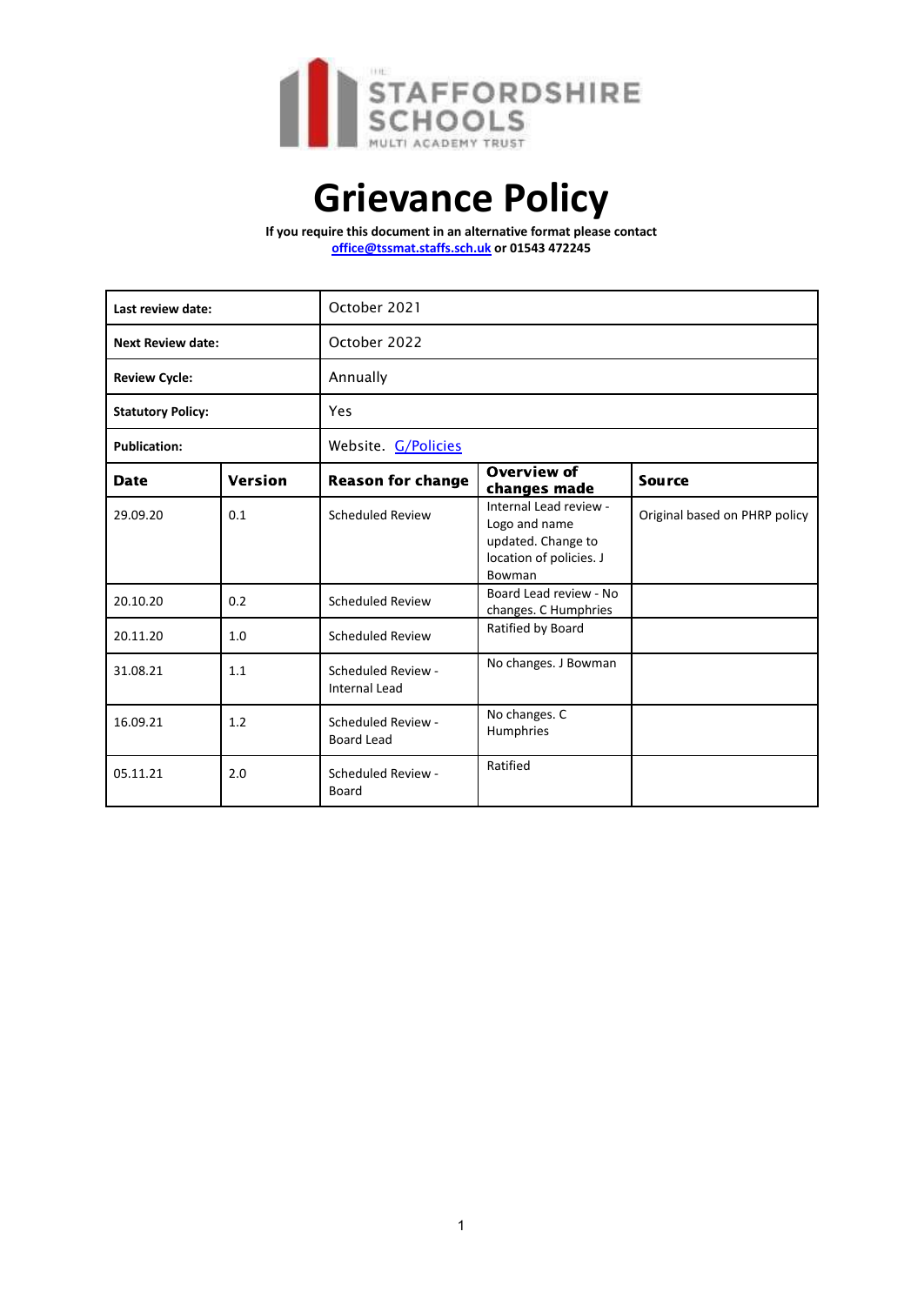

#### **Grievance Policy and Procedure**

As an organisation, we believe that it is important that colleagues have the facility to raise any grievances relating to their employment and that these are dealt with promptly, fairly, consistently and without delay. The purpose of this policy and procedure is to give you the opportunity to raise grievances either informally or formally.

Any reference to 'the employer' refers to The Staffordshire Schools Multi Academy Trust.

The 'appropriate level of authority' will be determined according to the employer's decision making structure. This policy applies to employees, referred to in this policy as colleagues.

The procedure applies to all colleagues, regardless of length of service, but does not form part of the contract of employment and can be varied from time to time and in consultation with the recognised trade unions. The procedure does not apply once you have left the employer.

## **1. General Principles**

- 1.1 A grievance is a concern, problem or complaint that a colleague raises with the employer. If your grievance relates to bullying or harassment in accordance with the Harassment and Bullying policy then you must use this grievance procedure to address it.
- 1.2 This procedure cannot be used as an additional means of appeal against a decision or sanction under another policy.
- 1.3 If you raise a grievance, or support someone in raising their grievance, you will be protected from detriment and will not be victimised or placed at any disadvantage as a result of raising or supporting a grievance.
- 1.4 If your grievance is proven to be knowingly malicious or vexatious, you will be subject to disciplinary action and formal action may be taken against you in line with the Disciplinary Policy and Procedure.
- 1.5 You can use this procedure either on your own or collectively with colleagues, otherwise known as a collective grievance.
- 1.6 We are committed to equality and diversity and will make reasonable adjustments to the application of this policy and procedure where necessary and in line with our Equal Opportunities Policy.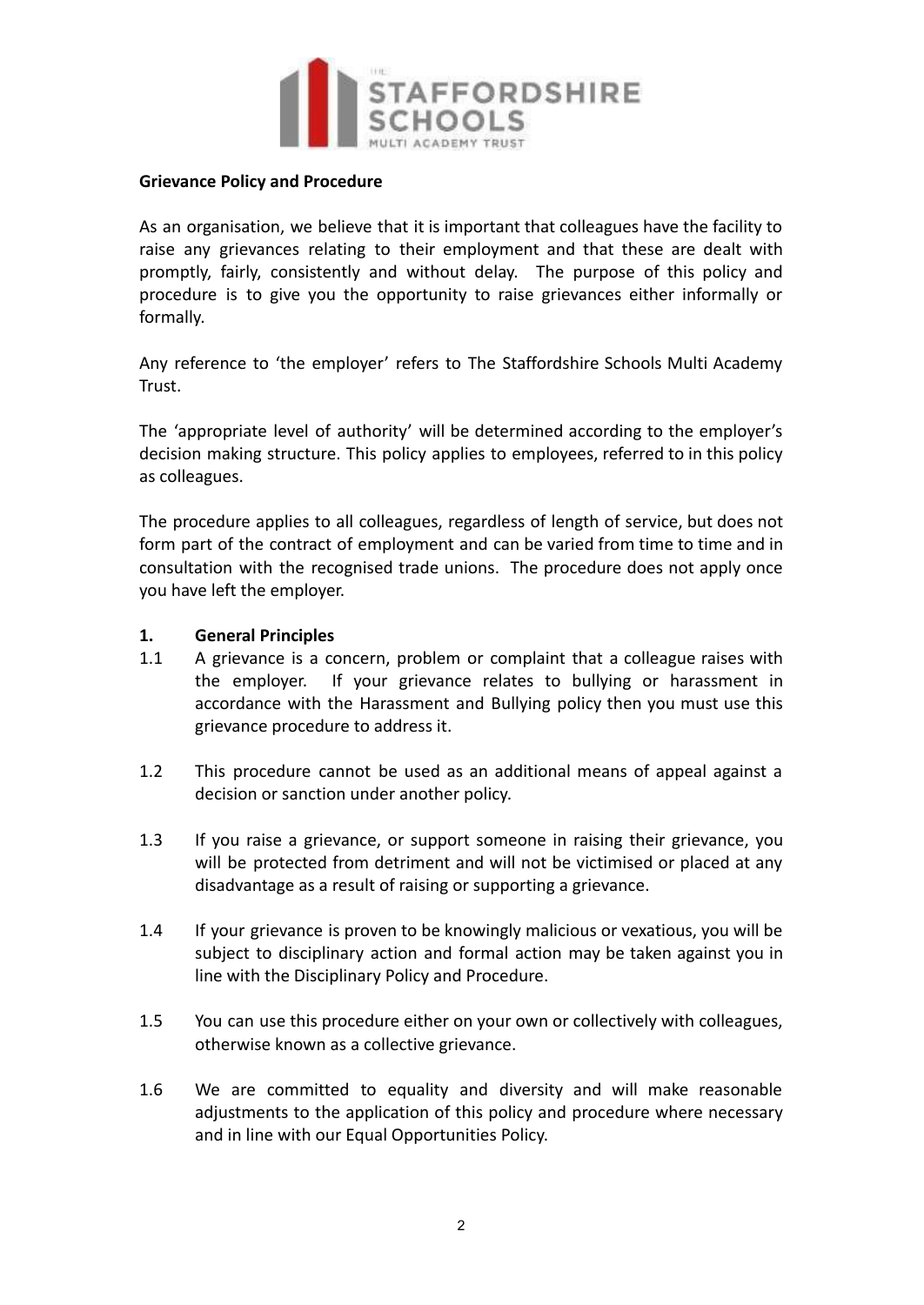

#### **2. Link with Other Policies and Procedures**

The employer has various procedures for dealing with complaints, it may be that the grievance procedure is not the most appropriate to address your complaint.

## 2.1 **Whistleblowing Policy**

If your complaint relates to possible malpractice, wrongdoing or illegal activities which you wish to report, the complaint should be made in accordance with the employer's Whistleblowing Policy and procedure, a copy of which can be found in the Policy folder on the Google Drive, to which all staff have access. However, you may also raise the matter as a grievance under this procedure if you feel that you have been directly affected by the matter in question or believe you have been treated less favourably for raising the matter.

## 2.2 **Disciplinary/Performance Management Policy**

Where you raise a grievance during disciplinary/performance management proceedings

- The disciplinary/performance management proceedings may be temporarily suspended in order to deal with the grievance or
- The grievance and disciplinary/performance management may be run concurrently where they are related

# 2.3 **Complaints related to pay and or grading**

There are separate policies and procedures for dealing with complaints about grading or job evaluation, these processes are detailed in the Pay Policy, available on G/Policies/Financial Policies.

#### **3. Manager's Responsibility**

- 3.1 All managers should:
	- Comply with the requirements set out in this policy and procedure and observe the time requirements
	- Ensure that at all times they treat the process as confidential
	- Promote and operate the grievance policy and consider any grievances fairly and thoroughly
	- Try to resolve the grievance without delay
	- Where appropriate, ensure that mediation has been explored and offered to parties as a way of resolving the grievance before it reaches the formal stages
	- Create and maintain a good working environment while the grievance is being handled
	- Personally support all parties affected by the grievance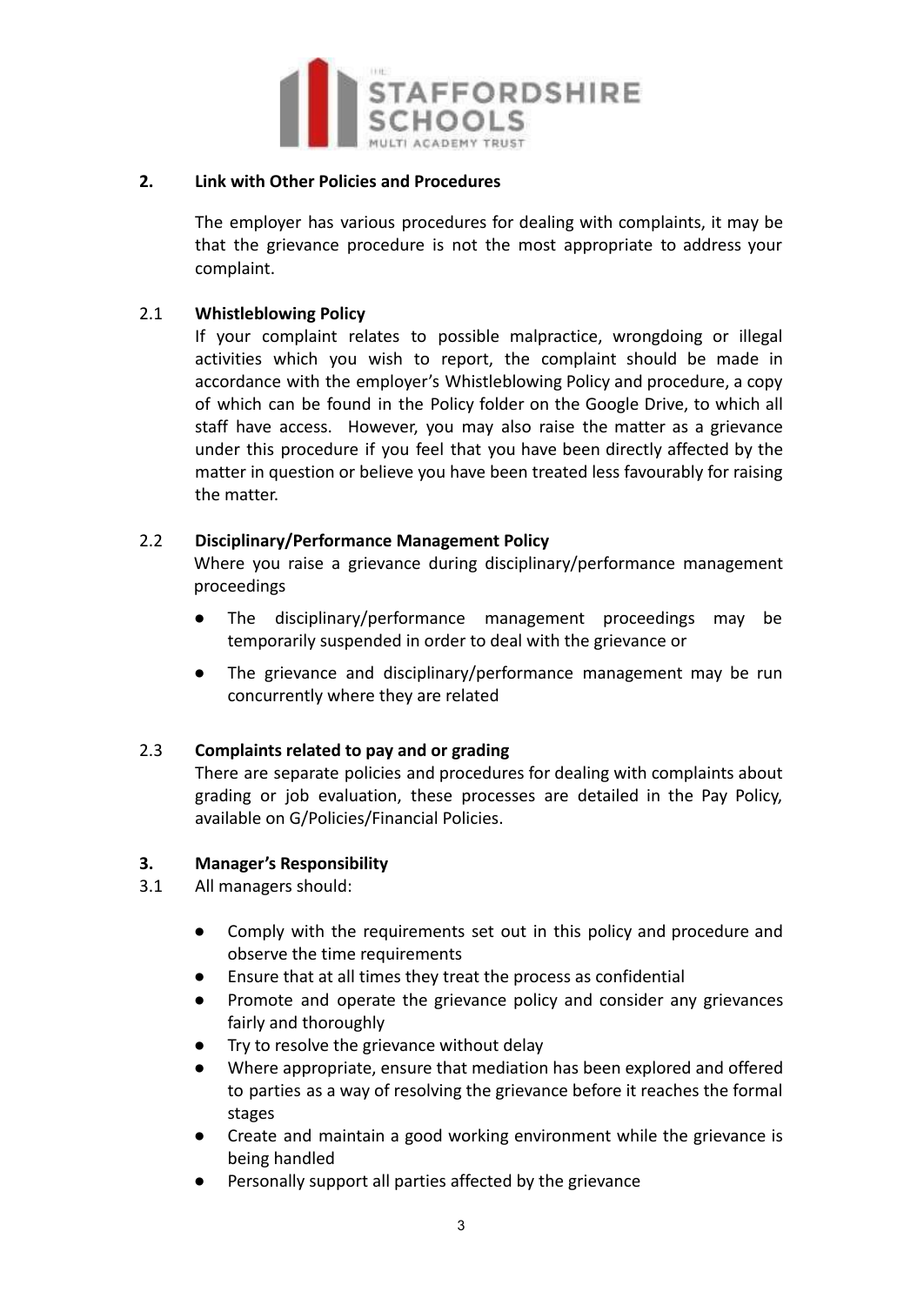

Ensure that notes are kept and shared with the parties as appropriate

## **4. Status Quo**

- 4.1 For the purposes of this procedure, 'status quo' means the working arrangements or practices in place immediately before the event causing the grievance.
- 4.2 The status quo will apply (except where working practices are dangerous, where there would be a breach of statute, or where there would be a significant impact on colleagues welfare) until the issue has been resolved or the formal stages of the procedure have been completed.

## **5. Mediation Service**

- 5.1 Mediation is a confidential process that seeks to help colleagues resolve disputes in the workplace. Mediation is an informal process where colleagues involved in a dispute or whose relationship is under strain, have the opportunity to air their differences in a voluntary, safe, confidential meeting with the other party, in the presence of a mediator.
- 5.2 Mediation can be used at any point in the procedures, for example where, other informal approaches have been unsuccessful, or if you do not feel that the formal procedure is the right option, you may want to consider mediation as an alternative to the formal procedure. Mediation is a voluntary option and it can only be used when both parties agree to take part. There is no penalty or detriment if you choose not to participate in a mediation process.
- 5.3 If both parties agree to engage in the mediation process as a way of resolving their issues, then the Headteacher must contact the HR partner direct as soon as possible so that a mediator can be arranged.
- 5.4 If you go through mediation and it is not successful, you can then go through the formal grievance procedure.
- 5.5 If you have raised a grievance and decide to pursue mediation, the grievance may be paused while the mediation is taking place. If the issue is resolved informally or through mediation, the formal grievance will be closed.

#### **6. Right to be Accompanied**

6.1 You have the right to be accompanied by a companion at any meeting as part of the grievance procedure. The companion may be a fellow colleague, a trade union representative or an official employed by a trade union.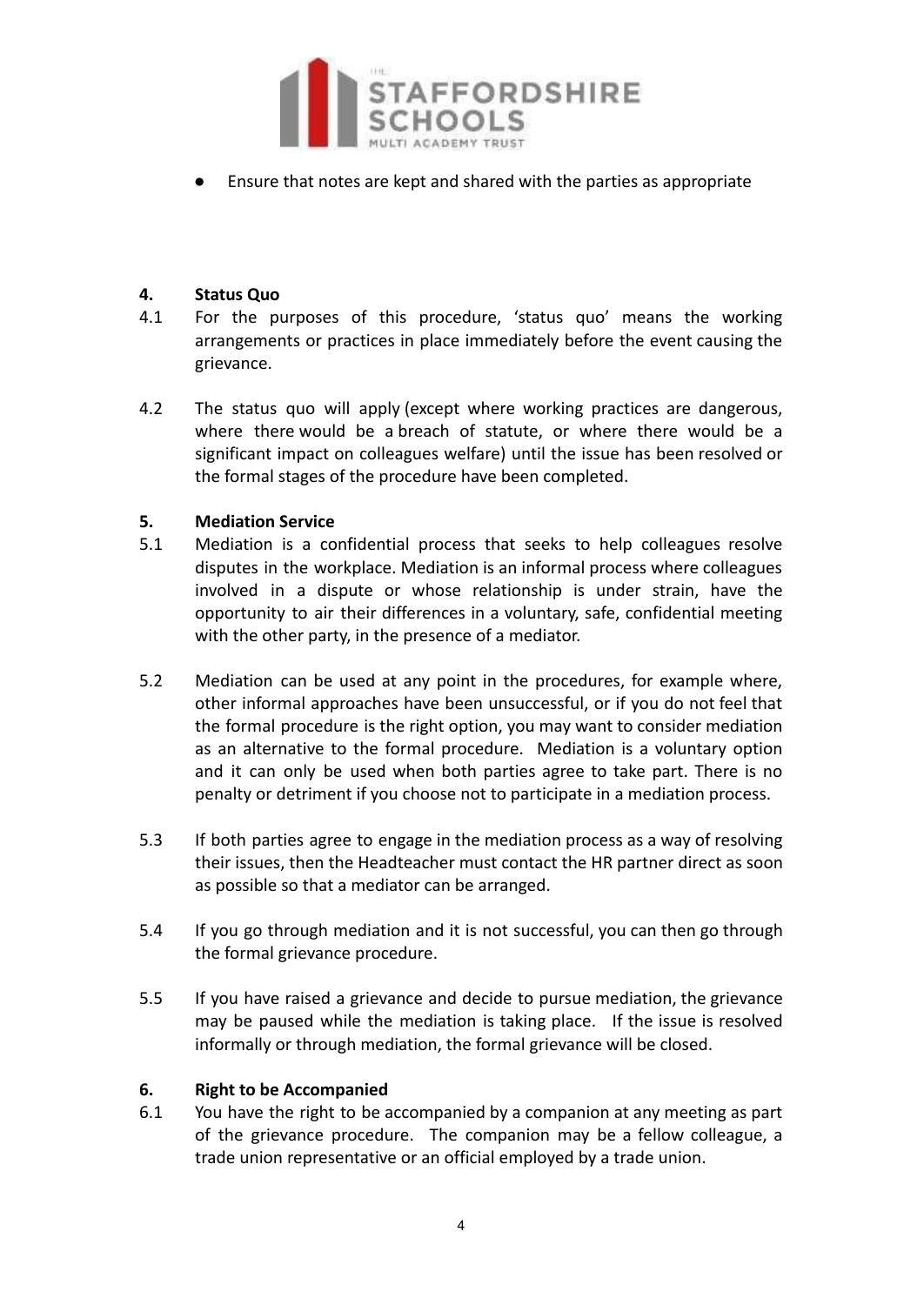

- 6.2 The companion is allowed to address the meeting, to put and sum up your case, respond on your behalf to any views expressed at the meeting and confer with you during the meeting.
- 6.3 Under this procedure, you do not have the right to be accompanied by anyone else (such as a spouse, partner, other family member or legal representative) apart from those people already referred to above.
- 6.4 It would not normally be reasonable for you to insist on being accompanied by a companion whose presence would prejudice the meeting nor would it be reasonable for you to ask to be accompanied by a companion from a remote geographical location if someone suitable and willing was available on site.
- 6.5 Where appropriate, eligible colleagues, for example those with disabilities or language difficulties, may have the attendance of a supporter or interpreter.

## **7. The Grievance Stages**

## 7.1 **Stage 1 - Informal Procedure**

Many issues or concerns can be dealt with on an informal basis, outside of the formal grievance procedure and we would encourage this. You could raise the issue informally with the person against whom you have a grievance, or you can discuss it with your line manager.

You should make it clear that you are raising your grievance informally and you should clarify what outcome you are seeking. You must give the other person reasonable time to deal with your complaint informally.

7.1.1 If your complaint is about your line manager then you can discuss the matter with your manager's manager in the first instance. No action will normally be taken unless agreed with you first.

#### 7.2 **Stage 2 – The Formal Procedure**

If your grievance has not been resolved informally or you feel that the informal process is not appropriate, then you can raise the matter formally. To do this, you (or your companion) must put your complaint in writing to your line manager making it clear that you wish to raise the matter as a grievance. If the grievance concerns your line manager, then you should send your grievance to your manager's manager.

- 7.2.1 Your complaint should explain the basis of your grievance, and it will be helpful to include any relevant dates, facts and any thoughts you may have on the outcome you are seeking.
- 7.2.2 If you choose to follow the formal route, on receipt of the grievance your line manager will: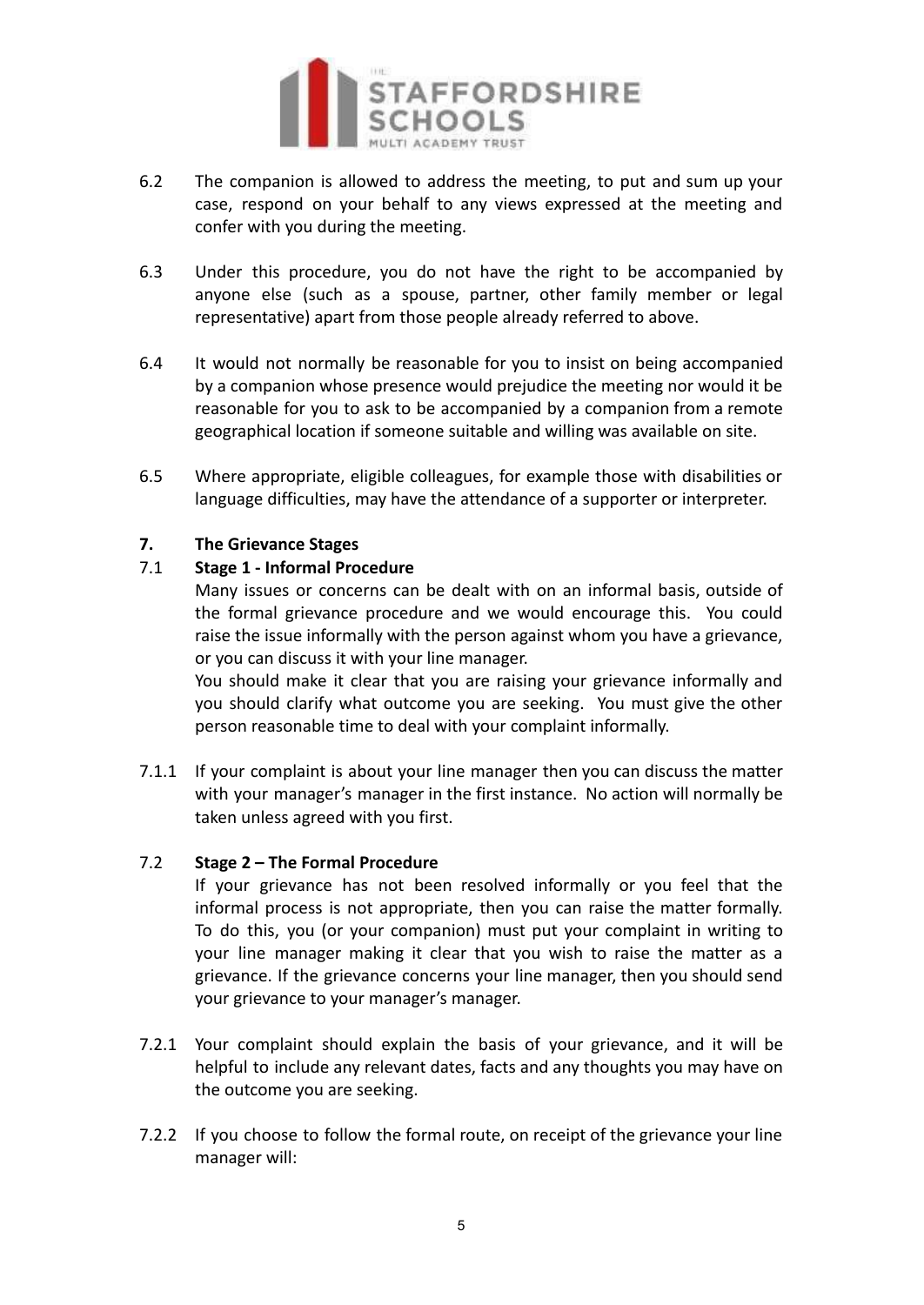

- arrange a meeting with you to discuss the grievance
- ensure the meeting is in private
- respect your confidentiality
- take notes of your grievance at the meeting
- carefully consider all the points raised and agree with you any steps or actions to try and resolve the grievance.
- 7.2.3 Where reasonably practicable, the meeting will be held within **10 working days** of receipt of the written grievance and sooner where the grievance is related to harassment or bullying.
- 7.2.4 Depending on your grievance, your complaint may need to be investigated and the meeting may need to be adjourned. A further meeting will be arranged with you following the investigation. You will be kept informed of the progress of the investigation. Investigations will be dealt with as confidentially and sensitively as possible, in line with the Investigations Procedure.
- 7.2.5 Once your grievance has been considered your line manager will write to you with the outcome within **10 working days**. You will also be advised of your right of appeal should you be dissatisfied with the decision and to whom your appeal should be made.

#### 7.3 **Stage 3 – The Appeal**

If you are not satisfied with the outcome at stage 2, you may appeal the decision. Your appeal must be in writing and set out the grounds of your appeal in line with the list below and include all the information you wish to rely on at the appeal meeting. You must send your appeal to the Chair of the Board of Directors within **5 working days** of the date you received the letter notifying you of the grievance decision.

- 7.3.1 You must be appealing against either:
	- the finding that your grievance was not upheld where the evidence does not support this finding
	- the fact that you don't feel the correct procedure was followed
	- the fact the new evidence has come to light that would change the outcome
	- the outcome is inconsistent with how others have been treated
- 7.3.2 You will be invited to the meeting in writing in accordance with this Formal Meeting/Hearing/Appeal Procedure. You will be given at least **10 working days**' notice of the appeal meeting to consider your appeal and any suggestions you have for resolving the grievance. You have the right to be accompanied at the appeal meeting by your companion.